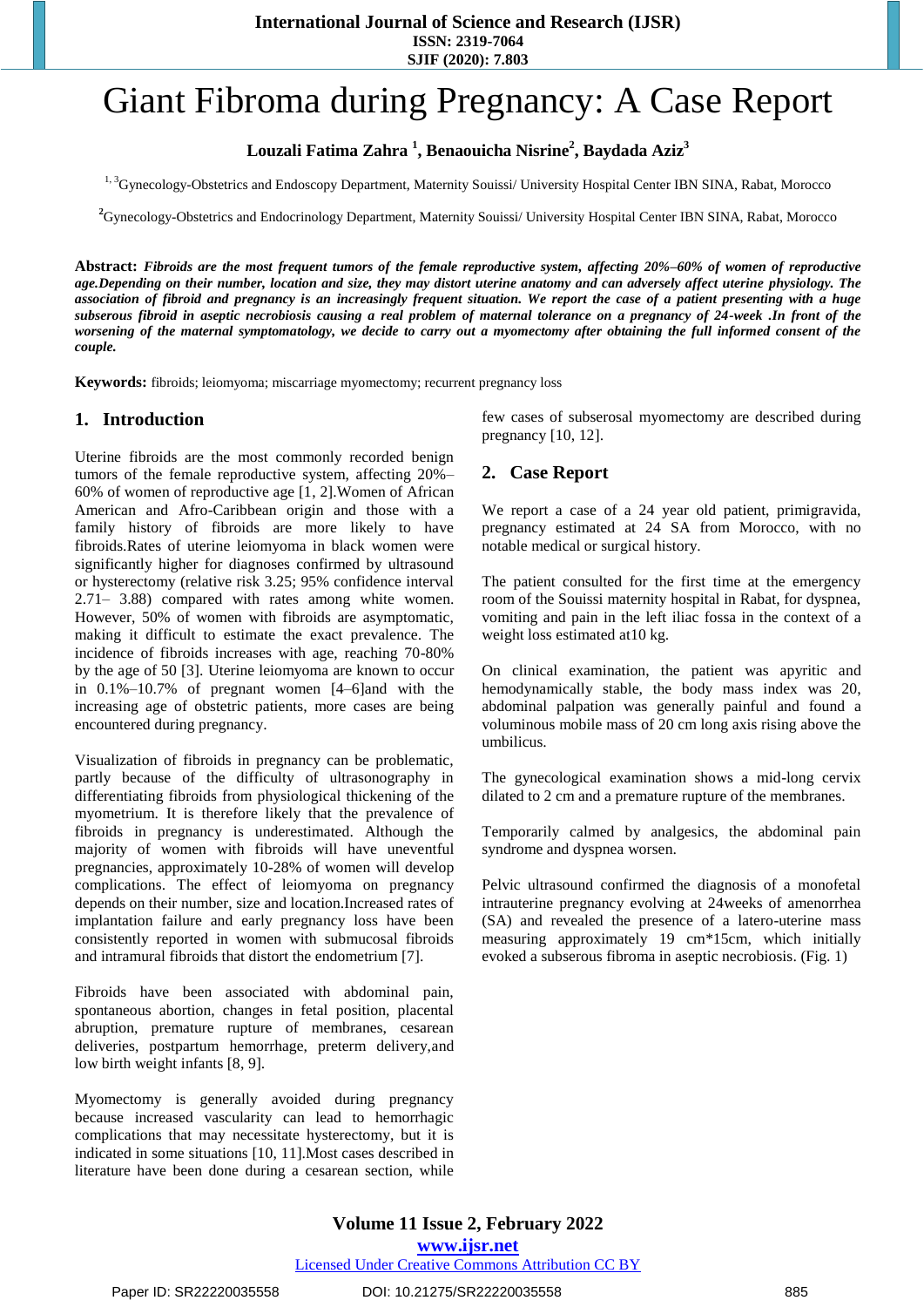### **International Journal of Science and Research (IJSR) ISSN: 2319-7064 SJIF (2020): 7.803**



Figure 1: Pelvic ultrasound of a monofetal intrauterine pregnancy at 20weeks of amenorrhea and a subserous fibroma in aseptic necrobiosis, measuring approximately 19 cm\*15cm.

The iconographic assessment is completed by abdominopelvic magnetic resonance imaging, that confirms the fibromatousnature of the latero uterine mass.

The biological evaluation shows an anemia with 7g/dl of Hemoglobin and a PCR at 70, the rest of biological results were without any particularity.

In front of the worsening of the maternal symptomatology and in the presence of a situation threatening the continuation of the pregnancy, in spite of analgesic, antibiotic and tocolytic treatment, we decide to carry out a myomectomy after obtaining the full informed consent of the couple.

Unfortunately the patient went into labor and had an abortion the same day.

After booking the operating room and the patient's transfusion, we performed the myomectomy through a Pfannenstiel incision. Almost the entire abdominopelvic cavity was occupied by a 20/18 cm sub-serous fibroid.(Fig. 2)



**Figure 2:** Myomectomy of a subserous fibroma in aseptic necrobiosis, measuring approximately 20/18 cm

#### **Volume 11 Issue 2, February 2022 www.ijsr.net** Licensed Under Creative Commons Attribution CC BY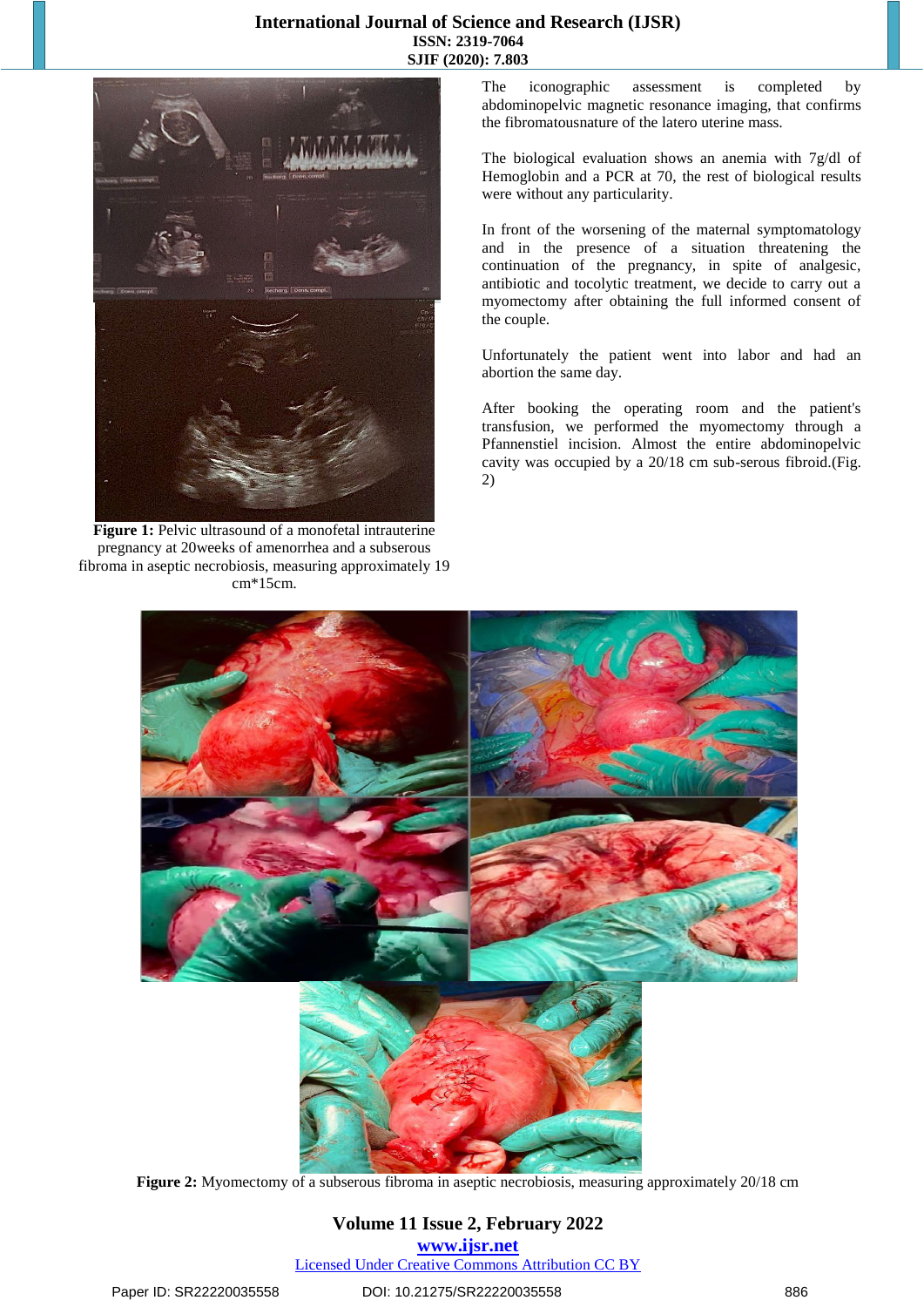The pedicle of the fibroid was freed and then ligated with a synthetic absorbable Vicryl suture, then coagulated and sectioned flush with the fibroid, leaving a stump which limited the fragility of the myometrium. The remainder of the abdominopelvic cavity was normal.(Fig. 2)

The histological examination of the surgical specimen confirmed the diagnosis of a uterine leiomyoma in necrobiosis, with no suspicious signs of malignancy.

The postoperative recovery was normal with a clinical improvementand the patient was discharged home on the 6th post-operative day.

## **3. Discussion**

Cases of myomectomy during pregnancy are rare, the prevalence of uterine myomas during pregnancy is reported to be 2–3%. Most myomas remain asymptomatic during pregnancy, and routine ultrasonography performed at this time improves the detection of these lesions and the evaluation of any possible complications. It has been reported that 10% of pregnant women with myoma suffer complications during pregnancy or delivery, including spontaneous abortion, antepartum or postpartum hemorrhage, premature rupture of membranes, preterm delivery, placenta previa,placental abruption, fetal malpresentations, mechanical dystocia and high incidence of cesarean section.[13-15]

Impact of fibroids on pregnancy loss fetal wastage in the presence of fibroids, where the suggestion is that the fibroids were implicated in the wastage, has been reported in several studies, with improvement following myomectomy adding credence to the assumption that fibroids could cause miscarriage.

Due to their increased risk of spontaneous abortion and preterm delivery, these women are often managed in ''highrisk pregnancy'' clinics, they are submitted to a continuous and careful ultrasound monitoring during pregnancy and they must often undergo a prolonged pharmacological therapy. [13-15]

Pregnant women with myoma should undergo frequent ultrasound evaluation during pregnancy in order to monitor both fetal growth and myoma size.

During the first trimester, leiomyomas of all sizes either remained unchanged or increased in size, whereas during the second trimester smaller myomas (2±6 cm) usually remained unchanged or increased in size whilst larger myomas became smaller. During the third trimester, myomas usually remained unchanged or decreased in size, regardless of their initial dimensions.

Among published cases, the myomectomy was always performed before 24 SA,almost always by laparotomy [16- 18], with quite satisfactory results.

There are a few cases of laparoscopic myomectomy, always performed in the context of fibroid complication, for pedicle fibroids whose size did not exceed 15 cm [18].

Indications for myomectomy during pregnancy include severe abdominal pain due to torsion of subserous pedunculated myomas or red degeneration not responding to medical treatment, and an increase in myoma size causing abdominal discomfort. It has been reported that if symptoms persist after 72 h of therapy, then surgical intervention must be considered [19-20].

In our case report, the cause of the acute abdominal pain was necrobiosis degeneration of a huge subserosis leiomyoma (fig.3). In situations of acute abdominal pain syndrome with a pelvic mass, laparotomy should be performed.

The various cases of myomectomy by laparotomy performed during pregnancy, reported in the literature [12, 17, 21], have shown reassuring results, with a normal course of the pregnancy and the possibility of vaginal delivery.

Although further studies are needed to establish the frequency of adverse effects, laparoscopy is considered safe during the first and second trimesters of pregnancy [22, 23].



**Figure 3:** Necrobiosis degeneration of a huge subserosis leiomyomameasuring approximately 20/18 cm

The risks of surgery on the gravid uterus, especially for leiomyoma, are emphasized. The use of monopolar electric current should be avoided in the proximity of the gravid uterus, especially during laparoscopic surgery, because the increased vascularity and tissue impedance may increase the risk of electrosurgical damage. Septic necrosis of the myometrium may result, but a successful conclusion to the pregnancy is still possible with careful monitoring and preventive cesarean section for these patients [17].

In conclusion, regular follow-up and appropriate medical care can prevent and treat most complications. The surgical management of uterine leiomyoma during pregnancy may be performed successfully in carefully selected patients, and this seems to lead to an improvement in pregnancy outcome.

## **References**

[1] Laughlin SK, Schroeder JC, Baird DD. New directions in the epidemiology of uterine fibroids. Semin Reprod Med 2010; 28(3):204–17.

Licensed Under Creative Commons Attribution CC BY